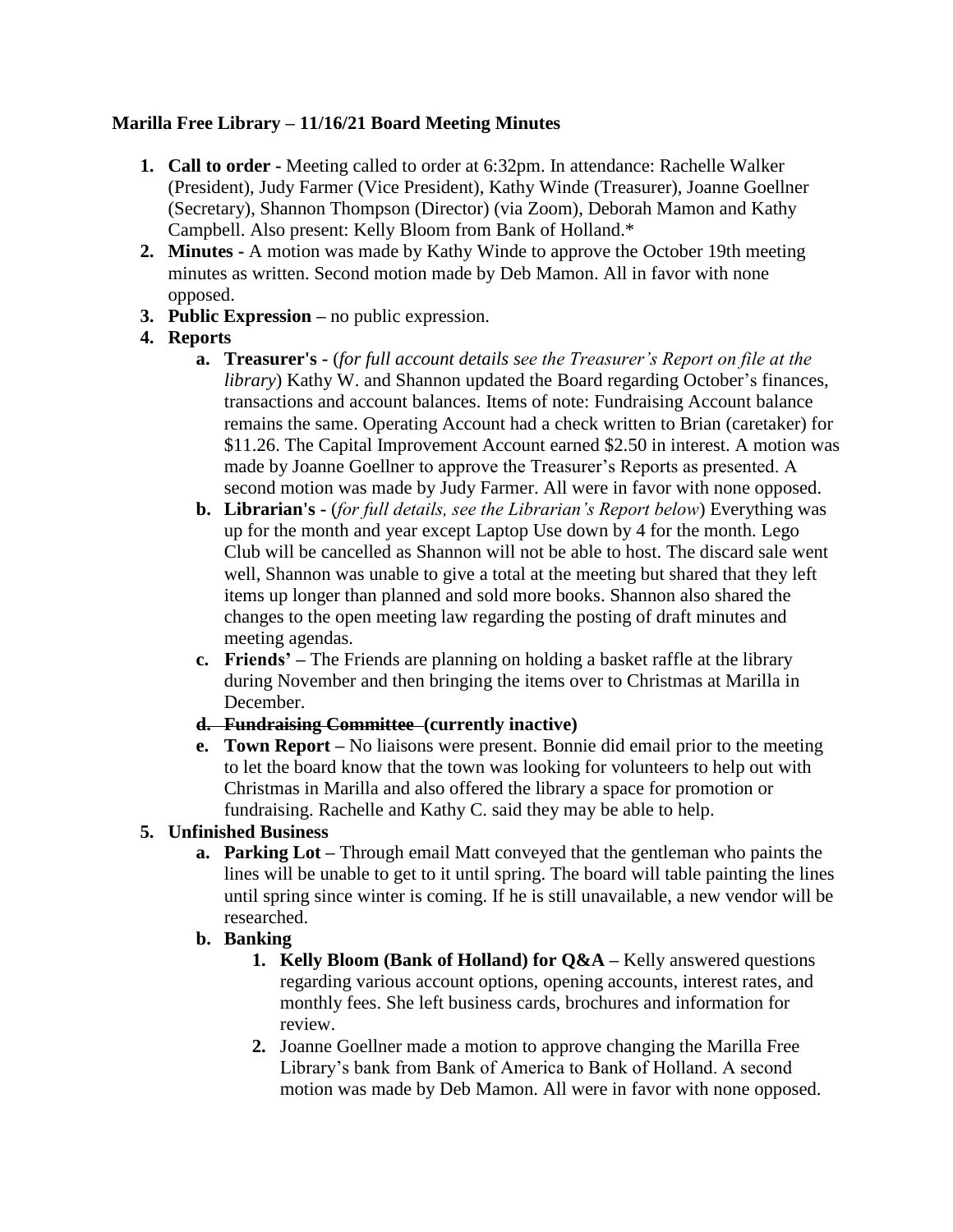- **3.** A motion was made by Judy Farmer with a second by Deb Mamon to close the following Bank of America accounts. The signers for these accounts are Rachelle Walker, Shannon Thompson and Kathleen Winde:
	- **1.** Fundraiser Checking -3627
	- **2.** Business Advantage (Memorial) -1792
	- **3.** Business Advantage (Checking) -9336
	- **4.** Business Advantage (Savings) -1741
	- **5.** Capital Improvement -8434

All were in favor with none opposed.

- **4.** A motion was made by Kathy Winde with a second by Joanne Goellner to open the following accounts with the Bank of Holland. The signers for these accounts will be Rachelle Walker, Shannon Thompson and Kathleen Winde:
	- **1.** Memorial Checking
	- **2.** Fundraiser Checking
	- **3.** Capital Improvement Checking
	- **4.** Operating Checking
	- All were in favor with none opposed.

## **c. Building**

- **1. Signs (occupancy/hours)**
	- **1. Occupancy -** Joe Nuttle (Deputy Code Enforcement Officer for the town) came to the library to take new measurements for occupancy numbers/signs. No one could find any record of the previous numbers or measurements.
	- **2. Hour Sign –** Shannon contacted former president Marty Mummery regarding the hours sign posted outside the library. She sent Shannon company information. Shannon will reach out but she may need to choose different vendors and get quotes. She suggested asking the town highway department who they use. Deb recommended Quality Quick Signs.
- **2. Lift –** Shannon gave an update regarding the lift. The repair company made multiple visits, replaced a travel cord and deemed it fixed. They sent a bill but the lift is not working again. The bill is for \$3052.50. The board advised that the bill not be paid until the lift is fully repaired. The company is supposed to return to reassess the problem.

# **3. Roof (tabled until Spring)**

## **6. New Business**

- **a. Mission Statement Review –** the board reviewed the Mission Statement and felt it was fitting and no changes were necessary at this time. (*see attached*)
- **b. Tow Sign –** Shannon explained that the library may need another red tow sign. There have been several instances where non-patrons have parked in the spot at the end of the row and left their car for hours while the library was open.

## **7. Other Business**

**a. Payroll Report –** There was no new payroll report but Rachelle shared that she would email the board the System Paid Expenses Budget for the 3<sup>rd</sup> Quarter.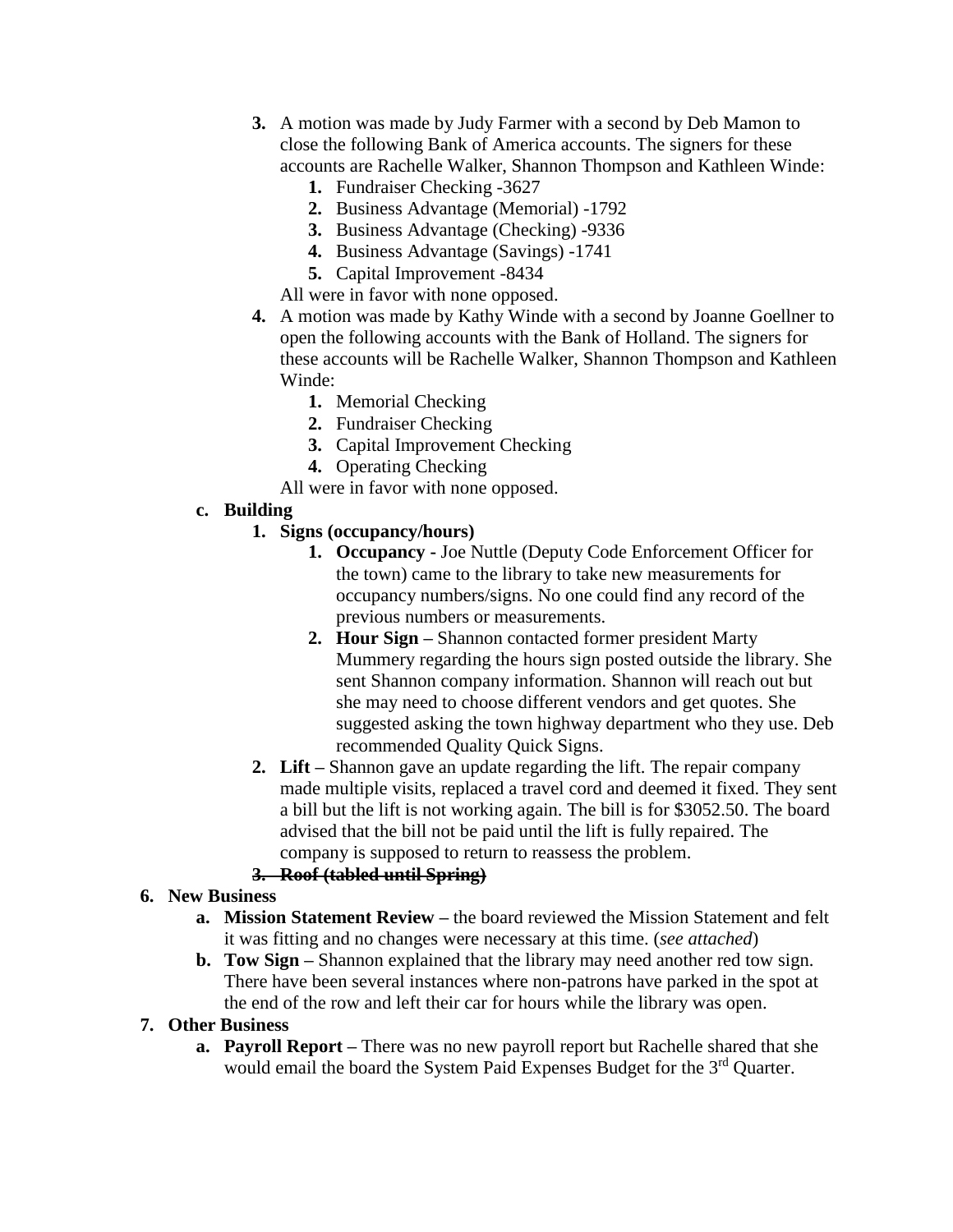- **8. Next Meeting: Special Meeting 11/23/21 @ 6:30pm via Zoom. It will be determined then whether the next meeting will be in December or January.**
- **9. Adjournment -** There being no further business to conduct, a motion to adjourn the meeting was made by Judy Farmer at 7:45pm with a second by Kathy Campbell. All were in favor with none opposed.

Meeting Minutes Respectfully submitted, November 18<sup>th</sup> 2021, by Joanne Goellner, Secretary.

**\***After the meeting was called to order, the Board felt it would be courteous to skip ahead to agenda item 5.b.1 to accommodate the guest speaker. After her presentation, the agenda followed the original order of business.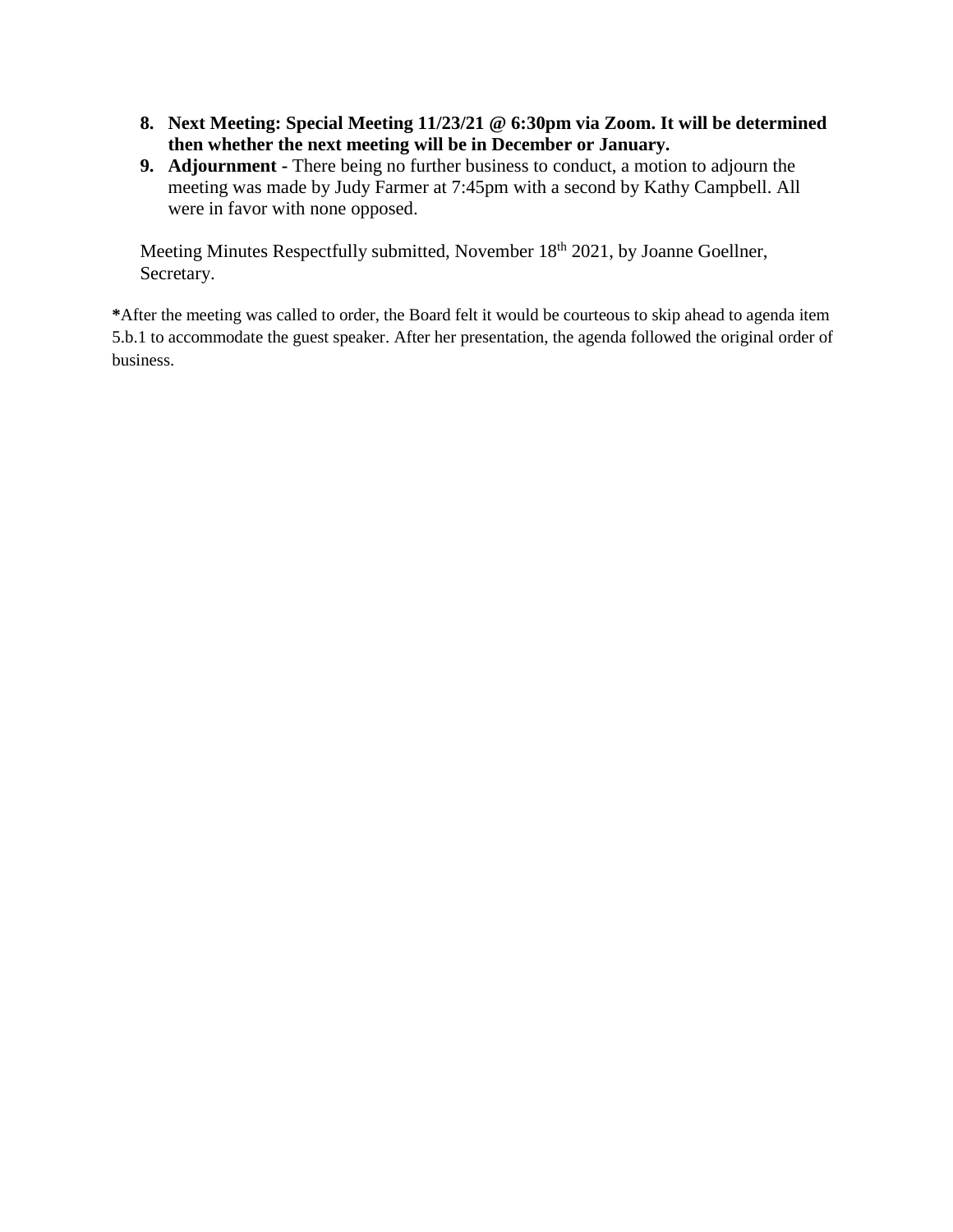## *Operating Budget*

#### *Receipts*

October Receipts: \$210.18 (\$172.79 Fines / \$7.50 Copies / \$15.90 Print / \$13.99 Lost Book) *Receipts year to date*: \$ 6,376.87 (includes \$4,755 System Appropriation and \$500 HDE from Capital Improv.) This represents fine/copy/print revenue. This year our revenue commitment is \$2,302.

## *Expenditures*

*October*: \$0

*Expenditures year to date:* \$3,048.58 (includes \$500 HDE from Capital Improv.) This year our expenditure allotment is \$5,600.

## *Circulation*

October was 1,996. This was up by 197 or 11% Year to date is 22,960. This is up by 5,334 or 30.3%

## *Computer Use*

October was 31. This was the same or 0% Year to date is 431. This is up by 118 or 37.7%

## *Laptop Use*

October was 4. This was down by 4 Year to date is 106. This is up by 19

### *Wireless Usage*

October was 87. This was up by 11 or 14.5% Year to date is 947. This is up by 224 or 31%

### *Patron Count*

October was 1,023. This was up by 96 or 10.4% Year to date is 9,816. This is up by 2,393 or 32.2%

### *Fall Programs*

- *Lego Club*  Thursday, November 18 at 6:00 pm In-person
	- o Thursday, October 28 at 6:00 pm **(5 Attended)**
		- **Socially Distanced**
		- **E** Limited number of spots registration will be required
		- **Masks**
		- Each child will have own box with supplies

### *Book Club*

- Fourth Tuesday at 2 pm
	- o September 28th *Nightingale* by Kristin Hannah **(7 Attended)**
	- o October 26th *The Great Alone* by Kristin Hannah **(5 Attended)**
	- o November 30th *All the Light We Cannot See* by Anthony Doerr

### *Other*

- **Discard Sale**
- **Elevator**
- **Open Meeting Law Update**